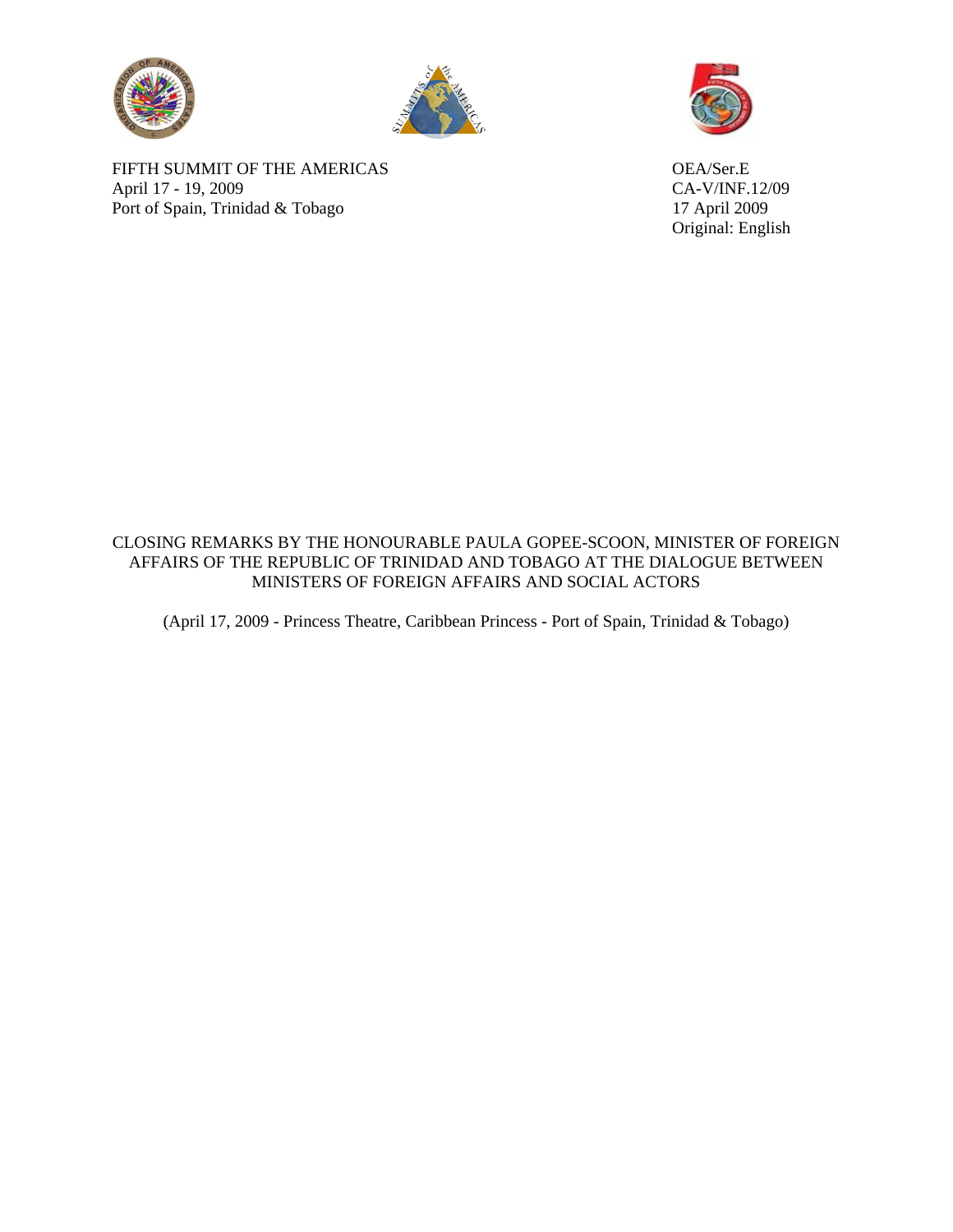## CLOSING REMARKS BY THE HONOURABLE PAULA GOPEE-SCOON, MINISTER OF FOREIGN AFFAIRS OF THE REPUBLIC OF TRINIDAD AND TOBAGO AT THE DIALOGUE BETWEEN MINISTERS OF FOREIGN AFFAIRS AND SOCIAL ACTORS

(April 17, 2009 - Princess Theatre, Caribbean Princess - Port of Spain, Trinidad & Tobago)

Distinguished Colleague Ministers

Distinguished participants

This morning has certainly been a very rich one and, for my own part, I have been encouraged by the breadth and depth of your recommendations and vision, as well as your commitment to being active partners in the development of our respective countries.

I wish to assure you that your concerns and challenges have not fallen on deaf ears. Collectively, our countries support the engagement of our citizens in the design and implementation of development policies and programmes and it is anticipated that Heads of State and Government will acknowledge this position during the Fifth Summit. Additionally, yesterday's Special Parliamentary Dialogue on "Engaging Parliaments in the Summits of the Americas Process" also underscored the intrinsic contribution of social actors in the development paradigm. I am therefore very hopeful that there will be more functional and productive interaction among all sectors which can only redound to our benefit.

Unfortunately, we are now running behind the clock in terms of our schedule but before I conclude this session, I wish to take this opportunity to express appreciation to all those who participated in this week's discussions as part of the pre-Summit fora. First and foremost, the participants who journeyed from every corner of the Hemisphere to share the concerns and aspirations of their neighbours and fellow countrymen, must be commended. Thank you for your commitment to the everyday man/woman/child , and for sharing with us the projects and experiences that have yielded fruit as well as the work being done in support of the implementation of Summit mandates and in making that process more effective. Without you and the perspectives that you bring from being "in the field" so to speak, the efforts of policy makers, in the search for tangible results for our citizens, would indeed ring hollow.

I also want to thank those who made the presentations today on the deliberations of their respective groups over the last two days, and whose recommendations have generated much food for thought and incentive to action.

This Forum would not have been possible were it not for the preparatory meetings of the youth, private sector, civil society, , indigenous people and civil society and the support provided by the OAS Secretary General and the pertinent Departments of the General Secretariat. The support of the Government of Canada, through the Canadian International Development Agency (CIDA), the United States and host countries El Salvador and Peru for the civil society consultations was also key to the process and therefore much appreciated.

It would be remiss of me if I did not give due recognition to H.E. Luis Alberto Rodriguez and his team for the work that was necessary to ensure that the pre-Summit fora and this Ministerial Dialogue took place.